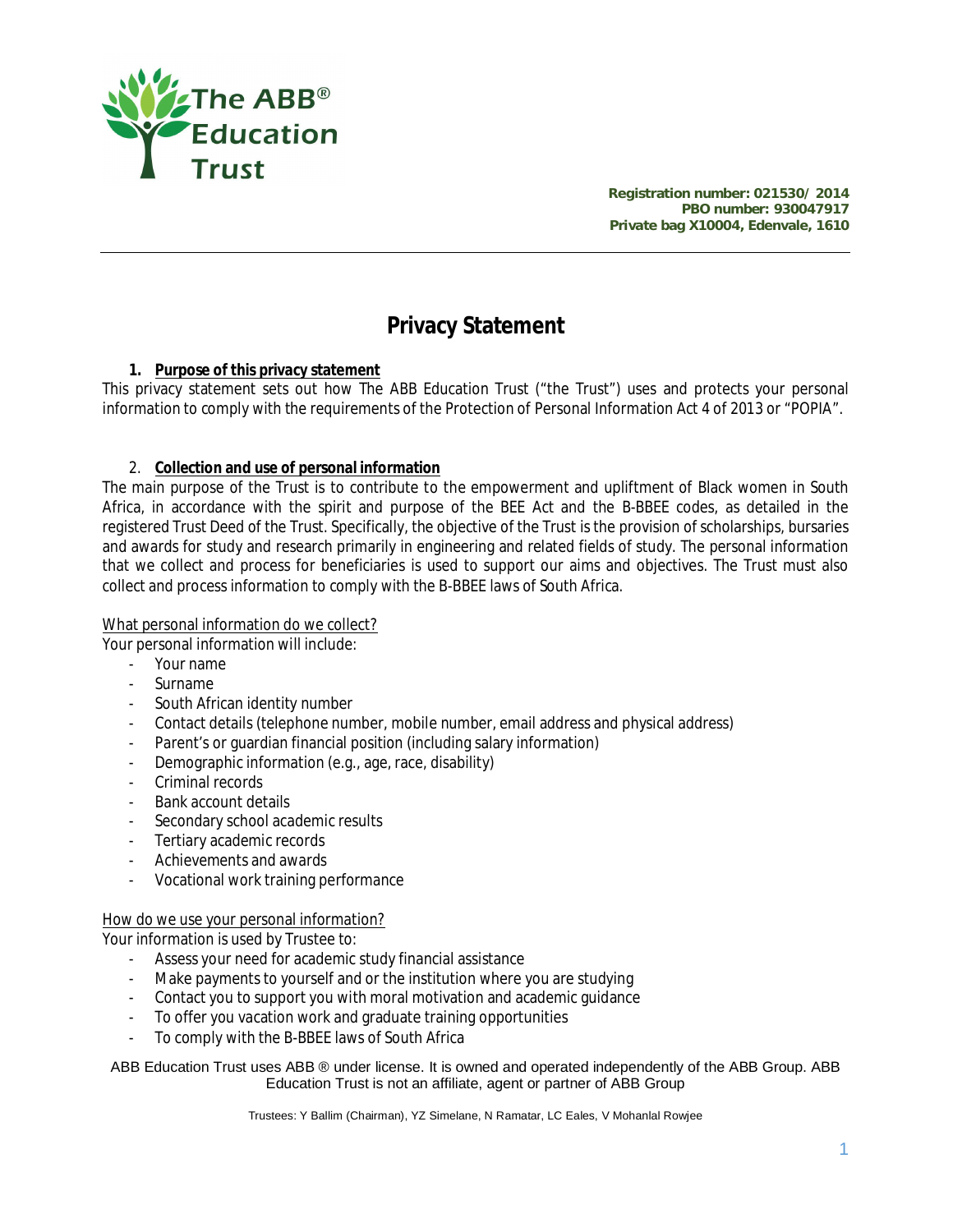# Who holds your personal information?

The information is held by the Trustees of the Trust and specifically by the Information officer of the Trust.

# 3. **Source and disclosure of your personal information**

We receive your personal information directly from you on completion of the application form. The application form and supporting documents are received by the Trust administrator. When you are selected as a beneficiary of the Trust, academic and student information is shared with the institution where you are studying so that funding agreements are signed with the institution to allocate funding paid by the Trust to the educational institution, into your student account. Updated academic records and student fees statements will be received from the educational institution where you are studying. Should you agree to be considered for vacation work and/or graduate trainee opportunities, your information will be shared with ABB South Africa (Pty) Ltd.

### We confirm that:

- The Trust does not and will not sell personal information or provide your information to any third parties to use for their own marketing purposes.
- It may be necessary for us to provide your information to comply with laws in South Africa (such as B-BBEE verification purposes), or if a court order is issued. We only provide such information where there is a legal basis for doing so.

## **4. What happens if you do not provide us with the information, we had asked you for or if you ask us to stop processing your information**

Where it concerns processing, information related to the relationship with you as a potential beneficiary or a beneficiary of the Trust, the Trust will not be able to adequately establish or conduct its relationship with you and generally perform the purposes described above without certain personal data. Although we cannot oblige you to share your personal data with us, failure to provide such information will inhibit us in exercising our due diligence and this may impact on our ability to establish a relationship with yourself and/ or the institution where you are studying.

# 5. **Protection and security of personal information**

We take the security of your information very seriously and have implemented reasonable technical and operational measures to protect your information from loss, misuse, unauthorised access, disclosure, alteration and destruction, and ensure that all our service providers do so too.

For noting to Trustees: Password protect, data encrypt? How we distribute to Trustees? Share password via separate email.

# 6. **Accuracy of personal information**

We take reasonable steps to keep personal information up to date.

If you would like to correct or update your information, please contact the Trust Information officer at: ZA-ZA-EducationTrust@abb.com.

# 7. **Retaining your personal information**

We will keep your personal information for the time period necessary to comply with the registered Trust Deed of the Trust and as set out in this privacy statement. It may be necessary to retain some of your personal information beyond this time to comply with laws or for B-BBEE verification purposes. After such time period expires, information will be deleted in a safe and secure manner.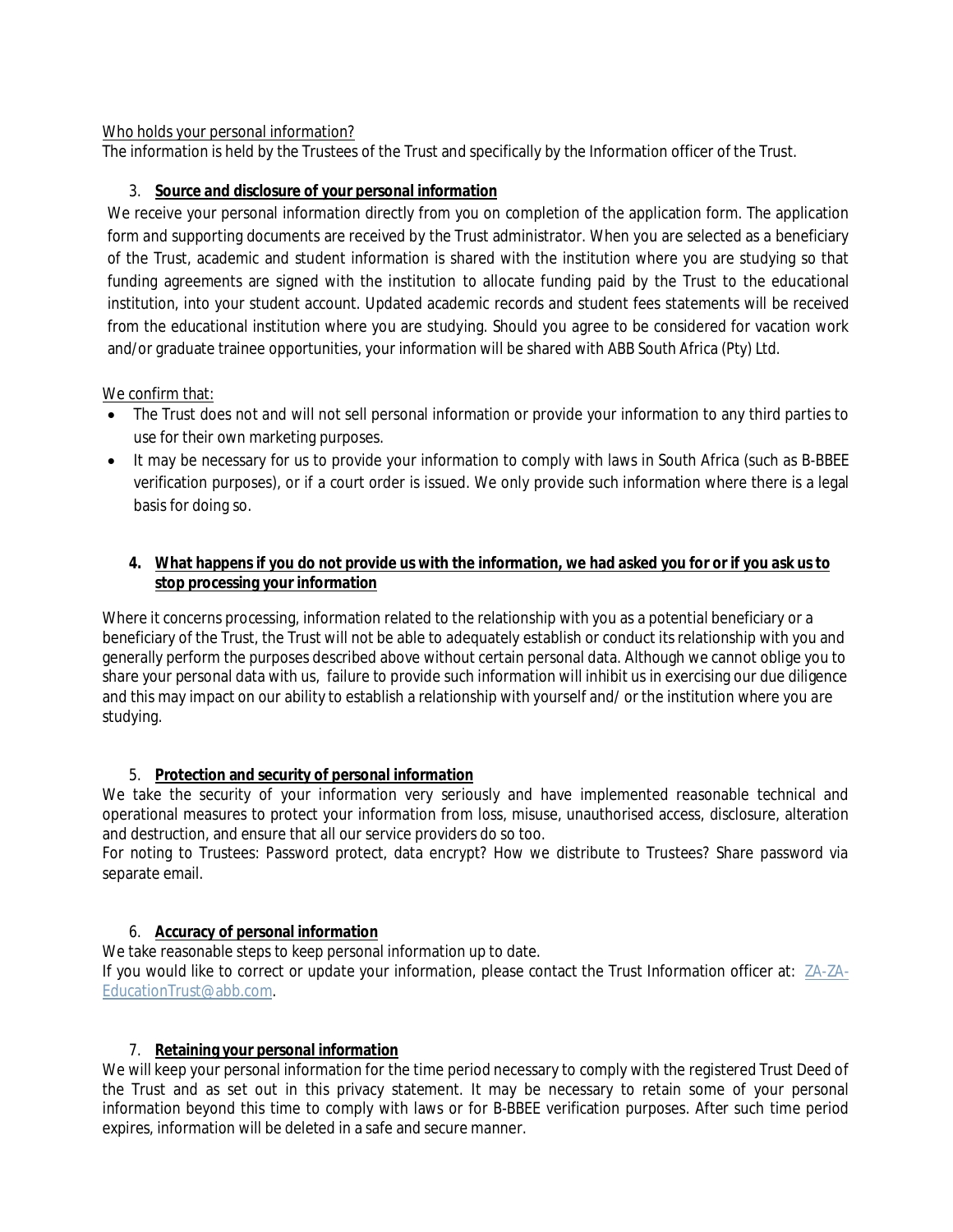

**Registration number: 021530/ 2014 PBO number: 930047917 Private bag X10004, Edenvale, 1610**

In general, beneficiary related personal data is kept for the duration of the contractual relationship and for a minimum period of five years after the termination of the contract or for longer period if required by local laws and regulatory requirements.

At the same time, applicable data protection laws require that we do not keep personal data in an identifiable form for any longer than is necessary for the purpose for which the personal data is being processed. Through the setting of IT applications and policies, we ensure that our keeping of your personal data is deleted when we no longer need it.

Subject to above you may request the Trust to delete your personal information. Your request together with a suitable motivation must be sent to the Information Officer for consideration at: ZA-ZA-EducationTrust@abb.com (Please note that there may be lawful purposes which prohibit us from deleting your information).

### **8. Your data privacy rights**

You have the following rights under the POPI Act:

| Data privacy rights    | What it means                                                                                                                                                                                |
|------------------------|----------------------------------------------------------------------------------------------------------------------------------------------------------------------------------------------|
| The right to access    | You are entitled to ask the Trust for an overview of or to obtain a copy of the personal data                                                                                                |
| your data              | we hold about you.                                                                                                                                                                           |
| data corrected         | The right to have your  You may request immediate correction of inaccurate or incomplete personal data we hold<br>about you.                                                                 |
| data erased            | The right to have your [You may request that personal data be erased when it is no longer needed, where<br>applicable law obliges us to delete the data or the processing if it is unlawful. |
| The right to restrict  | You have the right to restrict the processing of your personal data in specific                                                                                                              |
| data processing        | circumstances.                                                                                                                                                                               |
| The right to data      | You have the right to receive your personal data in a structured, machine-readable format                                                                                                    |
| portability            | for your own purposes, or to request us to share it with a third party.                                                                                                                      |
| The right to object to | You have the right to object at any time, for reasons arising from your particular situation,                                                                                                |
| data processing        | to the processing of your personal data, which is based on a legitimate interest                                                                                                             |
|                        |                                                                                                                                                                                              |

ABB Education Trust uses ABB ® under license. It is owned and operated independently of the ABB Group. ABB Education Trust is not an affiliate, agent or partner of ABB Group

Trustees: Y Ballim (Chairman), YZ Simelane, N Ramatar, LC Eales, V Mohanlal Rowjee